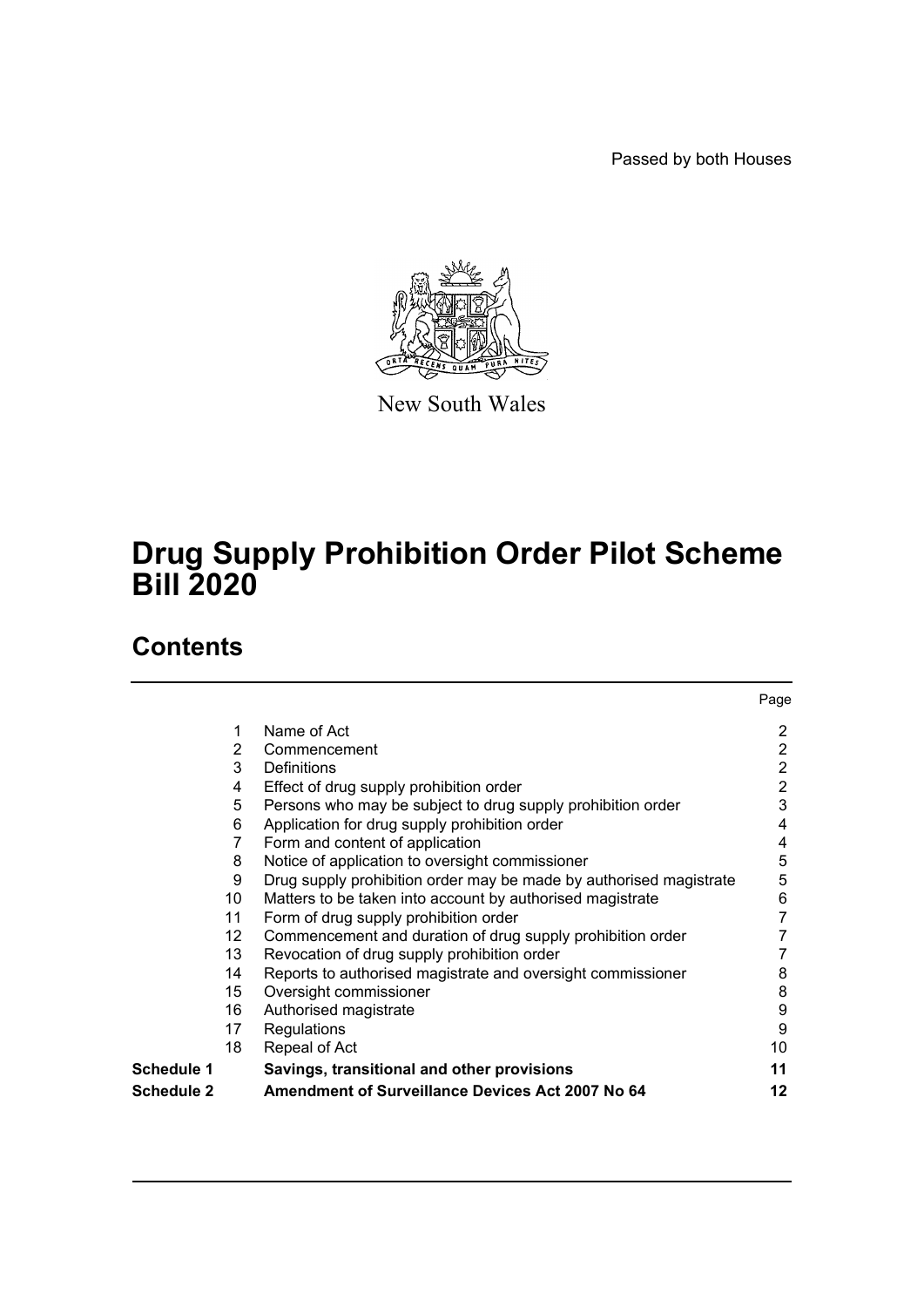*I certify that this PUBLIC BILL, which originated in the LEGISLATIVE COUNCIL, has finally passed the LEGISLATIVE COUNCIL and the LEGISLATIVE ASSEMBLY of NEW SOUTH WALES.*

*Legislative Council*

*Clerk of the Parliaments*

 *2020*



New South Wales

# **Drug Supply Prohibition Order Pilot Scheme Bill 2020**

Act No , 2020

An Act to establish a pilot scheme for drug supply prohibition orders.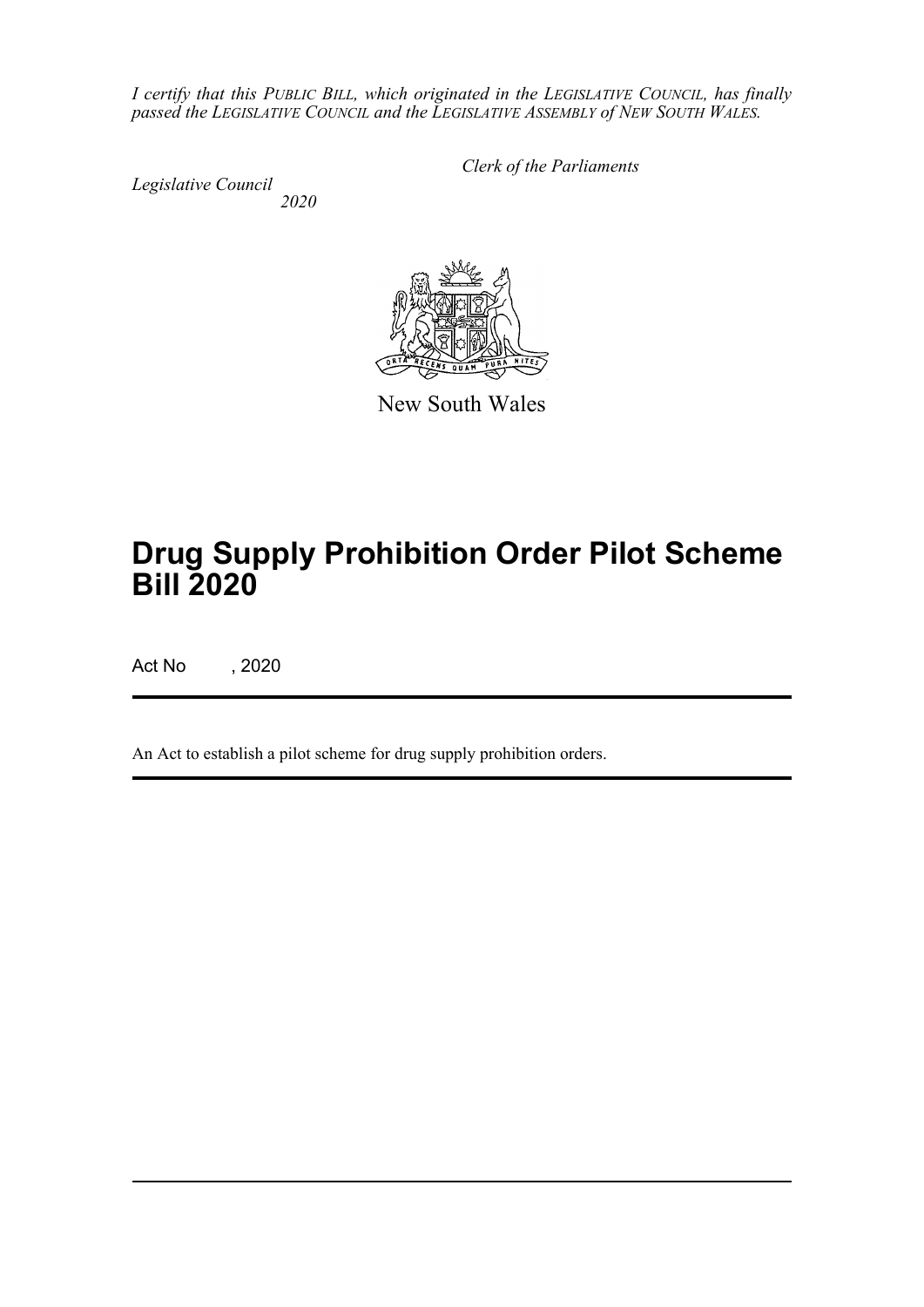Drug Supply Prohibition Order Pilot Scheme Bill 2020 [NSW]

#### <span id="page-2-0"></span>**The Legislature of New South Wales enacts—**

#### **1 Name of Act**

This Act is the *Drug Supply Prohibition Order Pilot Scheme Act 2020*.

#### <span id="page-2-1"></span>**2 Commencement**

This Act commences on a day or days to be appointed by proclamation.

#### <span id="page-2-2"></span>**3 Definitions**

(1) In this Act—

*authorised magistrate*—see section 16.

*drug supply prohibition order* means an order made under section 9.

*eligible person*—see section 5.

*function* includes a power, authority or duty, and *exercise* a function includes perform a duty.

*oversight commissioner* means the oversight commissioner appointed under section 15.

*pilot scheme area* means the following as at 1 July 2020—

- (a) Bankstown Police Area Command,
- (b) Coffs-Clarence Police District,
- (c) Hunter Valley Police District,
- (d) Orana Mid-Western Police District.

*pilot scheme period* means the period of 2 years after the commencement of this Act. *prohibited drug* has the same meaning as in the *Drug Misuse and Trafficking Act 1985* and includes a prohibited plant within the meaning of that Act.

*Secretary* means the Secretary of the Department of Communities and Justice. *serious drug offence*—see section 5.

*subject*, of an order, means the person against whom a drug supply prohibition order is made.

*vehicle* includes a vessel or an aircraft.

**Note.** The *Interpretation Act 1987* contains definitions and other provisions that affect the interpretation and application of this Act.

(2) Notes included in this Act do not form part of this Act.

#### <span id="page-2-3"></span>**4 Effect of drug supply prohibition order**

- (1) If a drug supply prohibition order is in force against a person, a police officer may, without a warrant, do one or more of the following-
	- (a) stop, detain and search the person, and no other person,
	- (b) enter and search the following premises (*searchable premises*)—
		- (i) a dwelling at which the person resides,
		- (ii) premises that the police officer reasonably suspects are owned by the person or under the direct control or management of the person,
		- (iii) premises that the police officer reasonably suspects are being used by the person for an unlawful purpose involving the manufacture or supply of a prohibited drug,
	- (c) stop, detain and search a vehicle—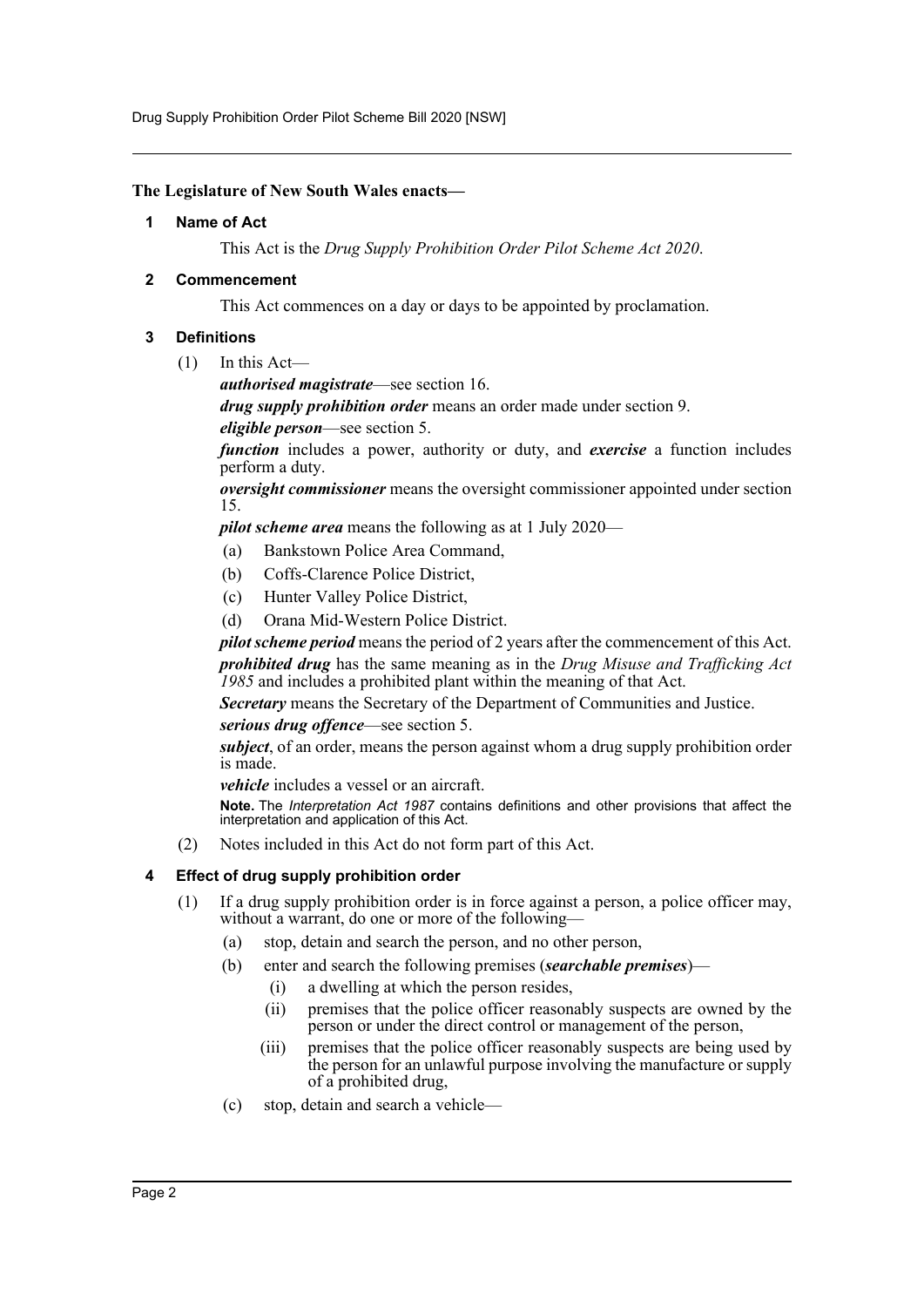- (i) being driven by or otherwise under the control or management of the person or occupied by the person, or
- (ii) parked on an area that is part of, or provided for the use of, searchable premises, but not if the area is shared with another dwelling or premises, or
- (iii) parked on an area that is part of, or provided for the use of, searchable premises and that is shared with another dwelling or premises, but only if the police officer reasonably suspects that the vehicle is being used by the person in relation to the manufacture or supply of a prohibited drug.
- (2) The police officer may, in the exercise of powers under subsection (1), seize and detain all or part of a thing that the police officer suspects on reasonable grounds—
	- (a) may provide evidence of the commission of a drug-related offence, or
	- (b) is stolen or otherwise unlawfully obtained, or
	- (c) may provide evidence of the commission of a relevant offence within the meaning of Part 4, Division 1 of the *Law Enforcement (Powers and Responsibilities) Act 2002* or an offence involving a prohibited drug, or
	- (d) is a dangerous article within the meaning of the *Law Enforcement (Powers and Responsibilities) Act 2002*.
- (3) The police officer may exercise a power under subsection (1) or (2) only if—
	- (a) the power is exercised in a pilot scheme area or an area that the police officer reasonably believes to be in a pilot scheme area, and
	- (b) the exercise of the power, other than a power exercised under subsection (2), is reasonably required to decide whether the person is involved in the commission of an offence involving a prohibited drug.
- (4) The Commissioner of Police must ensure that the subject of a drug supply prohibition order is given written notice about a search as soon as practicable after the search if—
	- (a) a police officer searches premises or a vehicle under the order, and
	- (b) the subject of the order is not present during that search.
- (5) The notice under subsection (4) must specify the date on which the search took place and the address or other description of the premises or vehicle searched.
- (6) The *Law Enforcement (Powers and Responsibilities) Act 2002* applies to a search carried out under this Act. **Note.** See section 32 and Part 15 of that Act for additional limitations on the exercise of the powers under this section.
- (7) Despite subsection (6), a strip search of a person must not be carried out when exercising a power under this section unless it is authorised under Part 4, Division 4 of the *Law Enforcement (Powers and Responsibilities) Act 2002*.

#### <span id="page-3-0"></span>**5 Persons who may be subject to drug supply prohibition order**

- (1) A drug supply prohibition order may be made against an *eligible person*, being a person who—
	- (a) has been convicted of a serious drug offence within 10 years before the application day, and
	- (b) is at least 18 years of age on the application day.
- (2) In this section—

*application day* means the day on which the application for the drug supply prohibition order was made.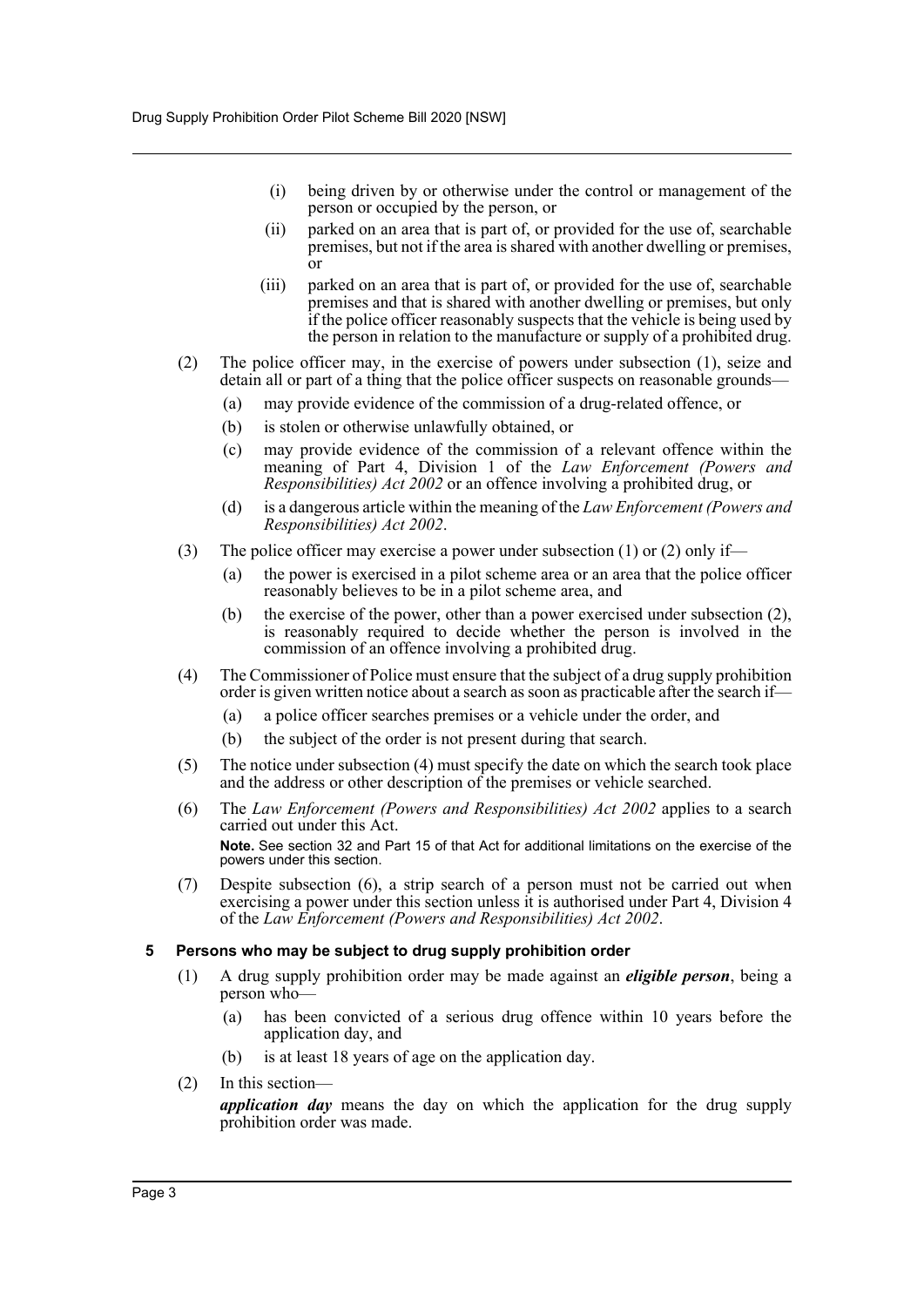#### *serious drug offence* means—

- (a) an offence against section 11B, 23(2)(a) or (b), 24(2) or (2A), 24A(1), 24B(1), 25A(1) or 36Z(2)(b) of the *Drug Misuse and Trafficking Act 1985*, or
- (b) a second or subsequent offence against section 36Z(1) of the *Drug Misuse and Trafficking Act 1985*, or
- (c) an offence against section  $23(1)(a)$  or (b) or (1A),  $24(1)$  or (1A) or  $25(1)$ , (1A), (2), (2A) or (2C) of the *Drug Misuse and Trafficking Act 1985*, but not if the offence relates only to less than an indictable quantity within the meaning of that Act, or
- (d) an offence against section 26 or 28 of the *Drug Misuse and Trafficking Act 1985* that relates to an offence referred to in paragraphs (a)–(c), or
- (e) an offence committed in another jurisdiction that would constitute an offence referred to in paragraphs (a)–(d) if it were committed in New South Wales.

#### <span id="page-4-0"></span>**6 Application for drug supply prohibition order**

- (1) A police officer, or another person on the police officer's behalf, may apply to an authorised magistrate for a drug supply prohibition order to be made against an eligible person.
- (2) The application may be made if the police officer reasonably believes the eligible person is likely to engage in the manufacture or supply of a prohibited drug.
- (3) The application must not be made within—
	- (a) 2 weeks after an authorised magistrate has refused to grant a previous application against the eligible person, unless it contains material evidence or information not included in the previous application, or
	- (b) 6 months after the revocation of a previous drug supply prohibition order against the eligible person.

#### <span id="page-4-1"></span>**7 Form and content of application**

- (1) An application for a drug supply prohibition order must—
	- (a) if a form is prescribed by the regulations for the application, be in the prescribed form, and
	- (b) be made in writing, and
	- (c) specify the period for which the drug supply prohibition order is sought.
- (2) The application must also set out the following—
	- (a) the identity of the eligible person,
	- (b) each pilot scheme area in which the order is likely to be used,
	- (c) details of each serious drug offence committed by the eligible person within the previous 10 years that forms the basis for seeking the order,
	- (d) any practicable alternative means that may be reasonably available to prevent, or obtain evidence of, the eligible person engaging in the manufacture or supply of a prohibited drug,
	- (e) details of attempts made to use the alternative means,
	- (f) details of other drug supply prohibition orders against the eligible person that are currently or have previously been in force,
	- (g) if a previous drug supply prohibition order against the eligible person has been revoked, the changed circumstances that justify the making of a new order,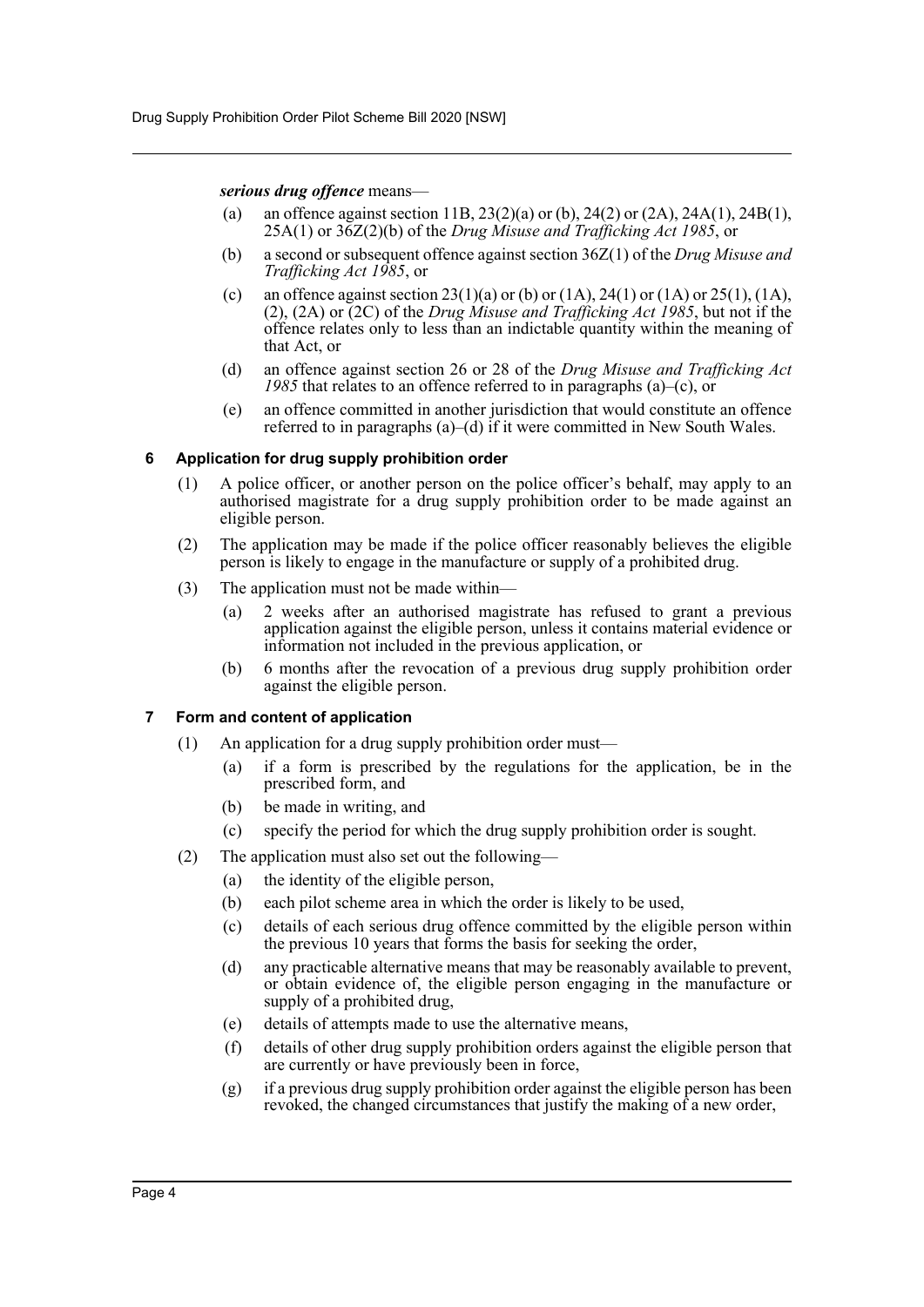- (h) details of unsuccessful applications for drug supply prohibition orders against the eligible person.
- (3) The application must be accompanied by a document signed by a police officer of the rank of Superintendent or higher authorising the applicant to seek the drug supply prohibition order against the eligible person.
- (4) The application must be accompanied by an affidavit that supports the application and sets out—
	- (a) the grounds on which the drug supply prohibition order is sought, and
	- (b) evidence that the person is likely to engage in the manufacture or supply of a prohibited drug.
- (5) The affidavit must, as far as reasonably practicable, identify persons who may be incidentally affected by the order.
- (6) The affidavit must also include—
	- (a) information known to the applicant that may be adverse to the application for the order, or

**Example.** Steps that the eligible person has taken to stop or reduce the risk of the person committing drug-related offences.

(b) if no adverse information is known, a statement to that effect.

#### <span id="page-5-0"></span>**8 Notice of application to oversight commissioner**

- (1) The Commissioner of Police is to ensure that the oversight commissioner is given a notice containing the information set out in—
	- (a) an application for a drug supply prohibition order, and
	- (b) the document and affidavit that accompany the application.
- (2) The notice must be given as far in advance of the application being made as is reasonably practicable.
- (3) After deciding the application, the authorised magistrate must ensure that the application and accompanying document and affidavit are forwarded to the oversight commissioner.
- (4) The oversight commissioner must keep the application and accompanying document and affidavit in a way that ensures that they are not accessible to anyone who is not authorised to have access to them.

#### <span id="page-5-1"></span>**9 Drug supply prohibition order may be made by authorised magistrate**

- (1) An authorised magistrate may, on the application of a police officer, make a drug supply prohibition order against a person if the magistrate is satisfied that the person—
	- (a) is an eligible person, and
	- (b) is likely to engage in the manufacture or supply of a prohibited drug.
- (2) The authorised magistrate—
	- (a) is not to make a drug supply prohibition order unless satisfied that the oversight commissioner has been given a reasonable opportunity to make a submission in relation to the making of the order, and
	- (b) may request advice from the oversight commissioner on any matter relating to the application or the making of the order.
- (3) The person who is to be the subject of the drug supply prohibition order—
	- (a) is not entitled to be told about the application, and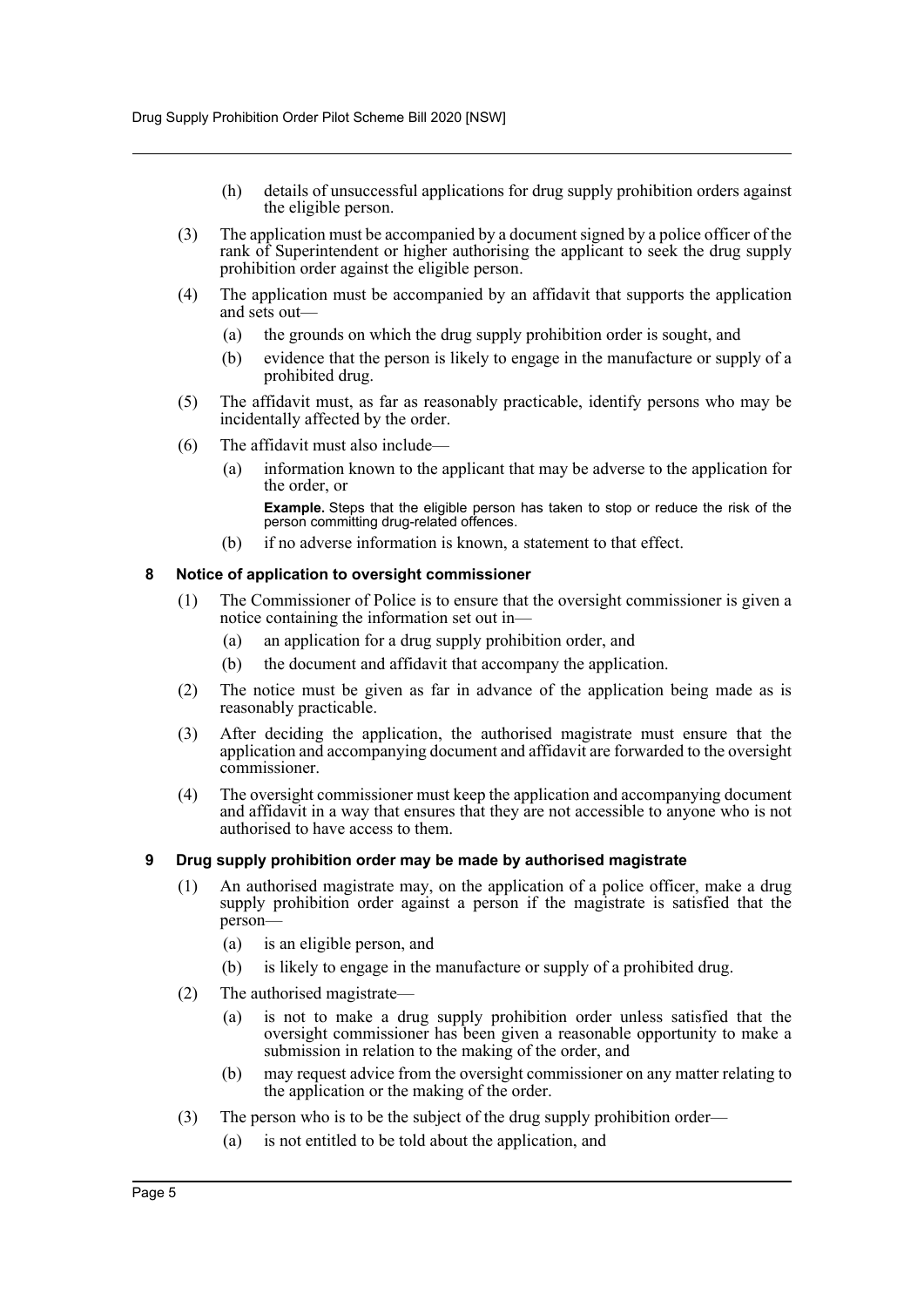- (b) is not permitted to make a submission.
- (4) The application is not required to be decided in a courtroom.
- (5) The authorised magistrate may question, or ask for additional information about an application from a police officer with knowledge of the application or the oversight commissioner—
	- (a) at any time, and
	- (b) in any way that the authorised magistrate considers appropriate, including by audio link or audio visual link.
- (6) A drug supply prohibition order must not be made against a person when sentencing the person for an offence and must instead be the subject of a separate application made in accordance with this Act.
- (7) If an authorised magistrate decides to make a drug supply prohibition order, the magistrate must make a record of the reasons for making the order and the evidence used to support the decision to make the order.
- (8) Except as otherwise provided for in this Act, a person, including the subject of the order—
	- (a) is not entitled to know the reasons for the decision to make the order, and
	- (b) is not to be given access to, or provided with, a document (or a copy of a document) that formed part of the application.
- (9) In this section—

*audio link* means technology that enables continuous and contemporaneous audio communication between persons at different places, including telephones.

*audio visual link* means technology that enables continuous and contemporaneous audio and visual communication between persons at different places, including video conferencing.

#### <span id="page-6-0"></span>**10 Matters to be taken into account by authorised magistrate**

- (1) The authorised magistrate may, in deciding whether a person is likely to engage in the manufacture or supply of a prohibited drug, take any matter into account that the authorised magistrate considers relevant, including the following—
	- (a) information that may be adverse to the application for the order, including steps that the eligible person has taken to stop or reduce the risk of the person committing drug-related offences,
	- (b) whether the person associates with other persons, other than in relation to a lawful drug treatment or rehabilitation program, who are involved in the manufacture or supply of a prohibited drug,
	- (c) whether the person is a member of, or associates with, a criminal group within the meaning of section 93S of the *Crimes Act 1900*,
	- (d) whether the person has cash or assets that are significantly out of proportion to the person's income,
	- (e) relevant criminal intelligence,
	- (f) whether the person has been convicted of—
		- (i) an offence against section 11, 11A, 11C, 18A, 18B, 19, 20, 36X(1), 36Y(1) or (2), 36Z(2)(a), 36ZF(1) or (2) or 36ZG of the *Drug Misuse and Trafficking Act 1985*, or
		- (ii) a second or subsequent offence against section 36Z(1) of the *Drug Misuse and Trafficking Act 1985*.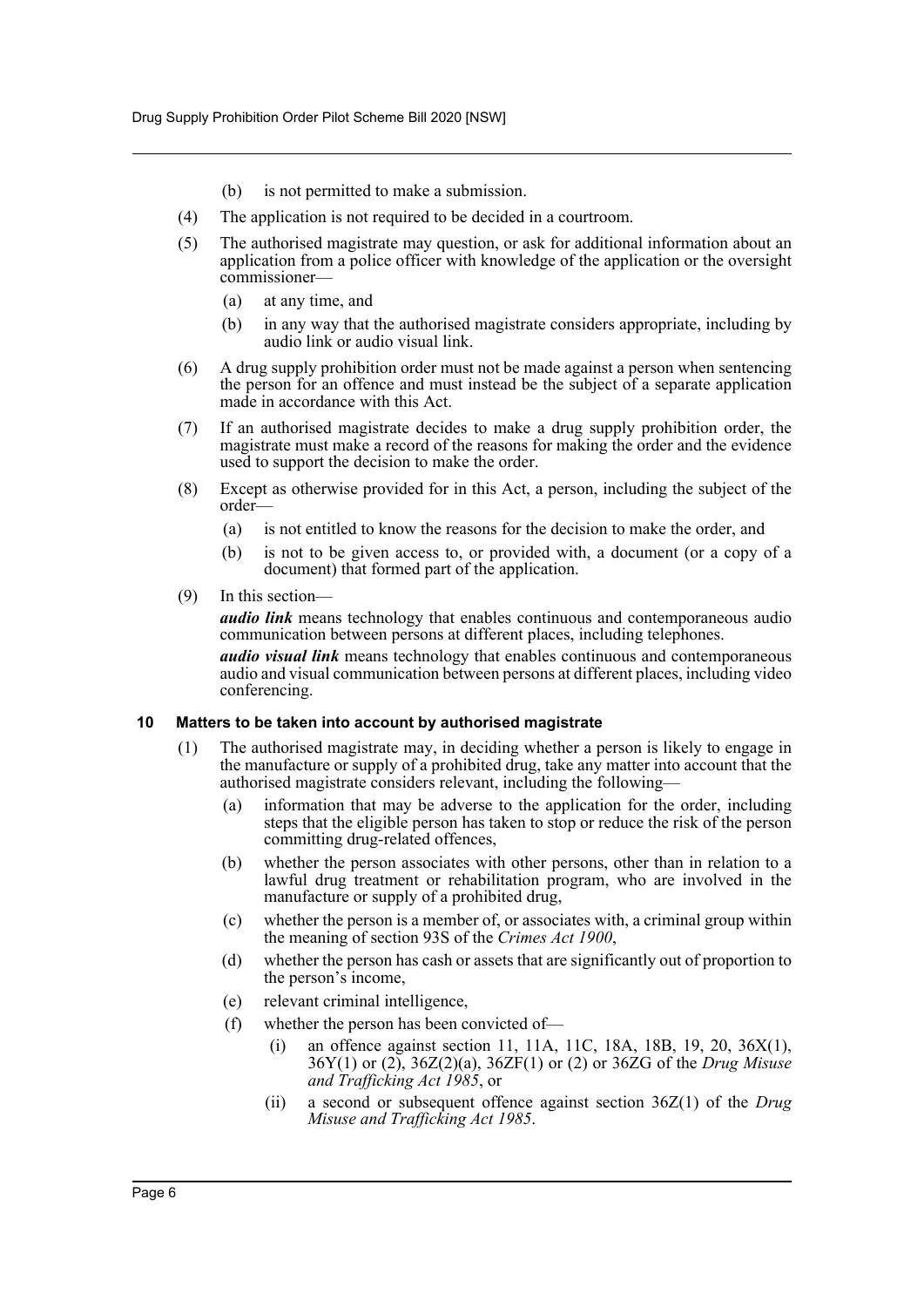(2) In deciding whether to make a drug supply prohibition order, an authorised magistrate may take into account whether there are other practicable alternative means that may be reasonably available that could be used to reduce the risk that the person will engage in the manufacture or supply of a prohibited drug.

#### <span id="page-7-0"></span>**11 Form of drug supply prohibition order**

- (1) A drug supply prohibition order must—
	- (a) if a form is prescribed by the regulations for the order, be in the prescribed form, and
	- (b) be signed by the authorised magistrate who made the order.
- (2) A drug supply prohibition order must include the following information—
	- (a) the name of the authorised magistrate,
	- (b) the name of the subject of the order,
	- (c) the date on which the order was made,
	- (d) that the order has been made under this Act because the subject of the order has been found to be likely to engage in the manufacture or supply of a prohibited drug,
	- (e) the period for which the order is due to remain in force,
	- (f) the effect of the order,
	- (g) the way in which the subject of the order may seek to have the order revoked.

#### <span id="page-7-1"></span>**12 Commencement and duration of drug supply prohibition order**

- (1) A drug supply prohibition order commences when it is made.
- (2) No power may be exercised under a drug supply prohibition order before a copy of the order has been served personally on the subject of the order.
- (3) A drug supply prohibition order remains in force for whichever of the following is the lesser—
	- (a) until the end of the period specified by the authorised magistrate as the period for the order, being a period of not less than 6 months,
	- (b) until the end of the pilot scheme period,
	- (c) until the order is revoked.
- (4) The Commissioner of Police must ensure that a record is kept of the date on which a drug supply prohibition order is served on the subject of the order.

#### <span id="page-7-2"></span>**13 Revocation of drug supply prohibition order**

- (1) The subject of a drug supply prohibition order may apply to the Local Court to have the order revoked.
- (2) The Commissioner of Police is the respondent to the application.
- (3) The Local Court may require the applicant to provide it with a copy of the drug supply prohibition order.
- (4) The Local Court may affirm the drug supply prohibition order, vary the term of the order or revoke the order.
- (5) The Local Court may revoke the drug supply prohibition order only if satisfied that—
	- (a) the order is unreasonably onerous in the circumstances, or
	- (b) the subject of the order is not likely to engage in the manufacture or supply of a prohibited drug, or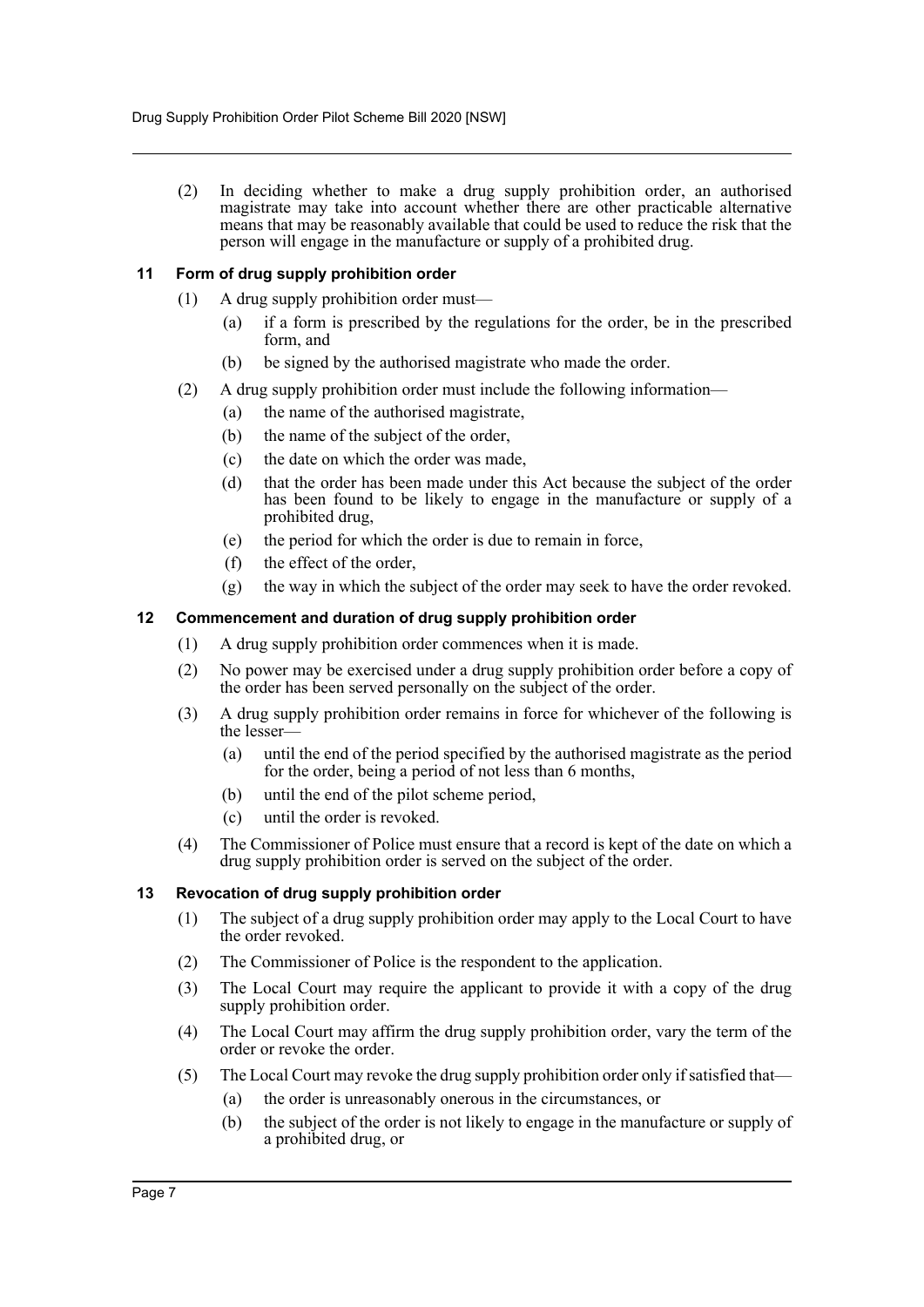- (c) the risk of the subject of the order engaging in the manufacture or supply of a prohibited drug could be mitigated in another way.
- (6) The following are not to be provided to the Local Court—
	- (a) a document that formed part of the application for the drug supply prohibition order,
	- (b) the reasons recorded by the authorised magistrate for making the order.
- (7) Subsection (6) does not prevent the Commissioner of Police from providing information to the Local Court if the Commissioner considers it to be relevant to the application.
- (8) An application for the revocation of a drug supply prohibition order must not be made by the subject of the order within 6 months after-
	- (a) a copy of the order has been served personally on the subject of the order, or
	- (b) an application for the revocation of the order is refused by the Local Court.
- (9) An application for the revocation of a drug supply prohibition order may be made by the Commissioner of Police or the oversight commissioner at any time.
- (10) The Local Court may revoke a drug supply prohibition order on application by the Commissioner of Police or the oversight commissioner.

#### <span id="page-8-0"></span>**14 Reports to authorised magistrate and oversight commissioner**

- (1) The Commissioner of Police is to ensure that a report is provided to the authorised magistrate who issued a drug supply prohibition order and the oversight commissioner that sets out the following—
	- (a) the number of searches carried out under the order,
	- (b) details of each search, including the following—
		- (i) the date on which the search took place,
		- (ii) the location of the search,
		- (iii) the person, vehicle or premises searched,
		- (iv) the type and duration of the search,
		- (v) the number of persons (excluding police officers) who were present at the search or were adversely affected by the search,
	- (c) details of evidence uncovered by the searches and the use made or to be made of the evidence,
	- (d) details of anything seized,
	- (e) whether an application was made to revoke the order and the results of the application.
- (2) The report must be provided as soon as practicable after the order ceases to be in force because it has expired or been revoked.

#### <span id="page-8-1"></span>**15 Oversight commissioner**

- (1) The Secretary, in consultation with the Attorney General, must appoint an oversight commissioner.
- (2) The oversight commissioner is to be employed in the Public Service on a full-time or part-time basis.
- (3) A person cannot be employed as the oversight commissioner unless the person is—
	- (a) an Australian legal practitioner with at least 7 years' legal practice experience, and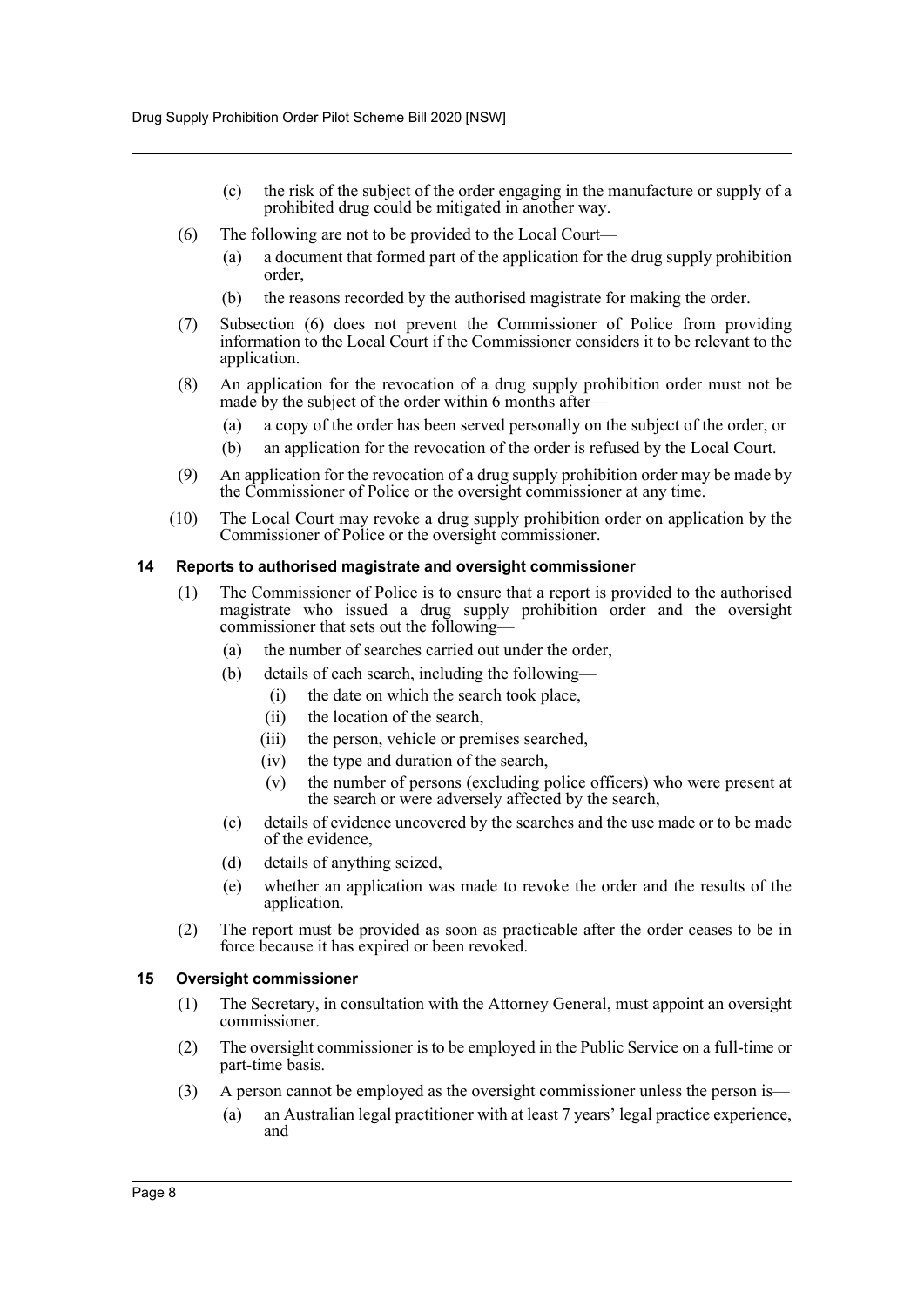- (b) either—
	- (i) a Judge or other judicial officer, or a former Judge or other judicial officer, of a superior court of record of the State or of another State or Territory or of Australia, or
	- (ii) qualified to be appointed as a Judge or other judicial officer of a court referred to in subparagraph (i).
- (4) The oversight commissioner has the functions conferred or imposed on the commissioner by or under this Act or any other Act.
- (5) The Secretary may appoint additional oversight commissioners under this section on a temporary basis to cover an absence of the oversight commissioner or in other circumstances as the Secretary sees fit.

#### <span id="page-9-0"></span>**16 Authorised magistrate**

 $(1)$  In this Act—

*authorised magistrate* means a magistrate in relation to whom a consent under subsection (2) and a declaration under subsection (3) are in force.

- (2) A magistrate may, by instrument in writing, consent to be declared by the Attorney General under this section.
- (3) The Attorney General may, by instrument in writing, declare magistrates in relation to whom consents are in force under this section to be authorised magistrates for the purposes of this Act.
- (4) An authorised magistrate has, in relation to the exercise of a function conferred on an authorised magistrate by this Act, the same protection and immunity as a magistrate has in relation to proceedings in the Local Court.
- (5) A magistrate who has given consent under this section may, by instrument in writing, revoke the consent.
- (6) A declaration of an authorised magistrate under this section may not be revoked by the Attorney General.
- (7) However, the declaration of a magistrate as an authorised magistrate is revoked if—
	- (a) the authorised magistrate ceases to be a magistrate, or
	- (b) the magistrate revokes the magistrate's consent to be an authorised magistrate, or
	- (c) the Chief Magistrate notifies the Attorney General that the magistrate should not continue to be an authorised magistrate.
- (8) To avoid doubt—
	- (a) the selection of an authorised magistrate to exercise a particular function conferred on authorised magistrates is not to be made by the Attorney General or another Minister, and
	- (b) the exercise of that particular function is not subject to the control and direction of the Attorney General or another Minister.

#### <span id="page-9-1"></span>**17 Regulations**

- (1) The Governor may make regulations, not inconsistent with this Act, about matters—
	- (a) this Act requires or permits to be prescribed, or
	- (b) necessary or convenient to be prescribed for carrying out or giving effect to this Act.
- (2) Without limiting subsection (1), the regulations may prescribe the following—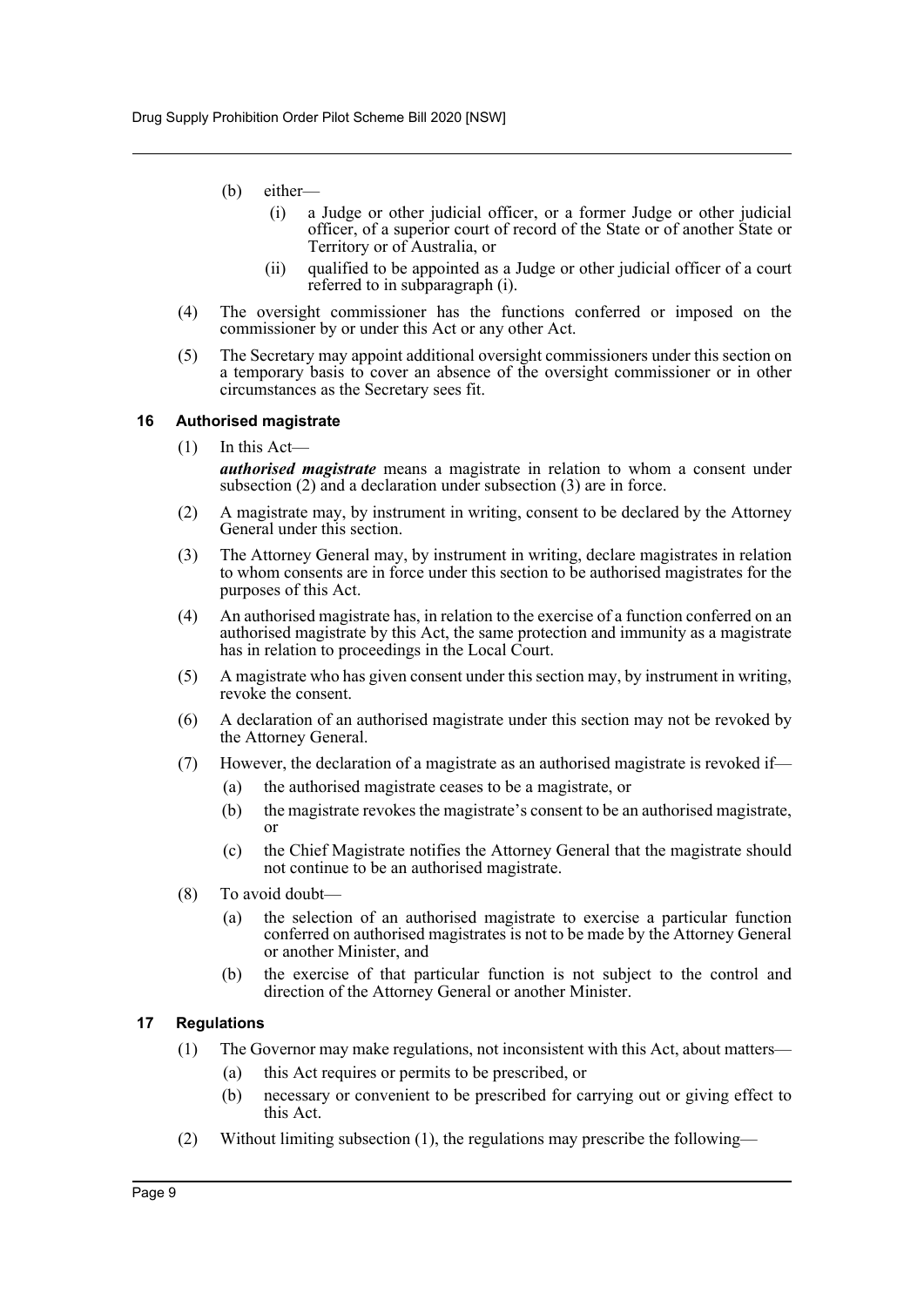- (a) requirements for applications made under this Act,
- (b) forms for the purposes of this Act.

#### <span id="page-10-0"></span>**18 Repeal of Act**

This Act is repealed on the day that is 3 years after the day on which section 9 commences.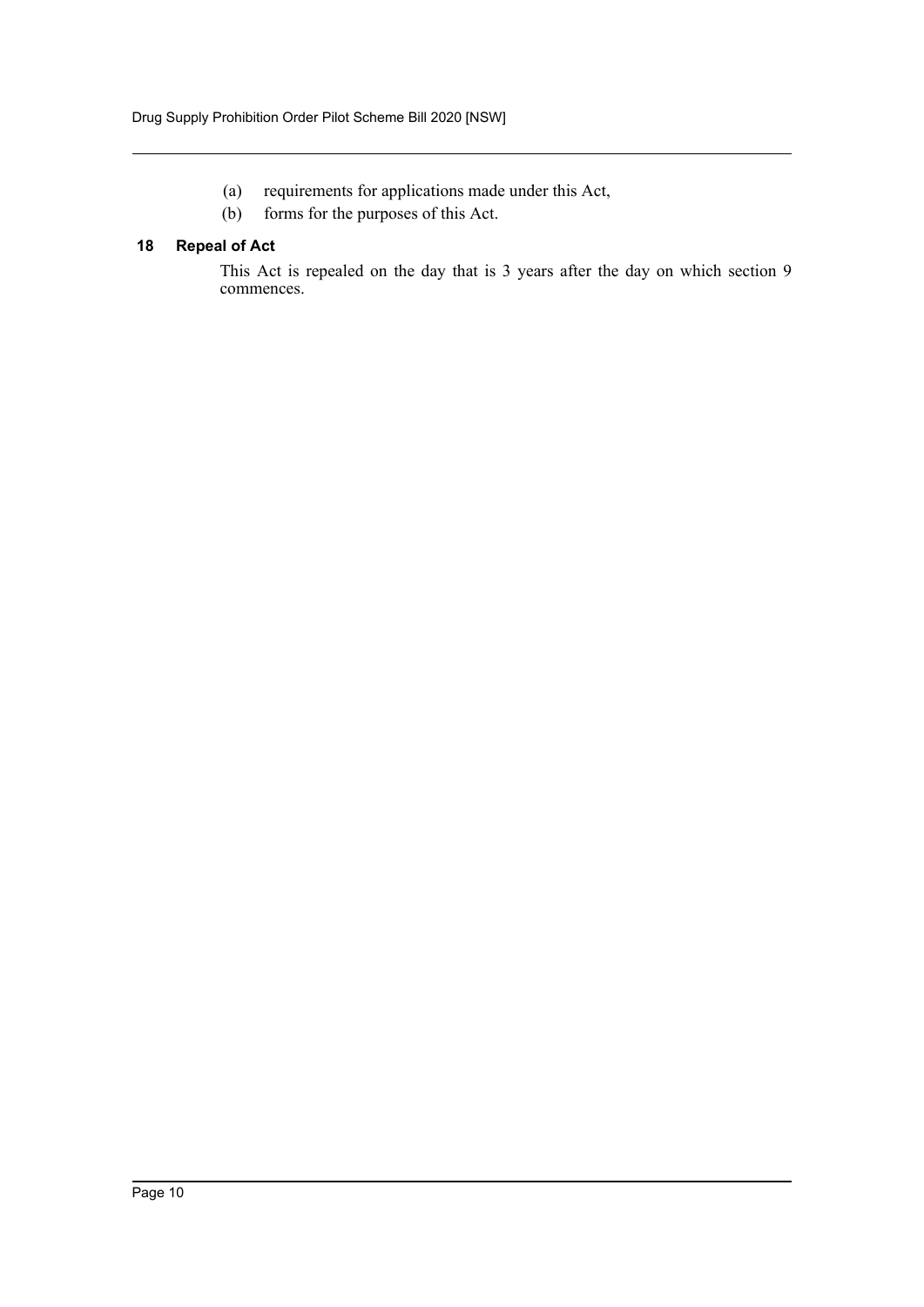## <span id="page-11-0"></span>**Schedule 1 Savings, transitional and other provisions**

### **Part 1 Regulations**

#### **1 Savings or transitional regulations**

- (1) The regulations may contain provisions of a savings or transitional nature consequent on the commencement of—
	- (a) a provision of this Act, or
	- (b) a provision amending this Act.
- (2) A savings or transitional provision consequent on the commencement of a provision must not be made more than 2 years after the commencement.
- (3) A savings or transitional provision made consequent on the commencement of a provision is repealed 2 years after the commencement.
- (4) A savings or transitional provision made consequent on the commencement of a provision may take effect before the commencement but not before—
	- (a) for a provision of this Act, the date of assent to this Act, or
	- (b) for a provision amending this Act, the date of assent to the amending Act.
- (5) A savings or transitional provision taking effect before its publication on the NSW legislation website does not, before its publication—
	- (a) affect the rights of a person in a way prejudicial to the person, or
	- (b) impose liabilities on a person for anything done or omitted to be done.

#### (6) In this clause—

*person* does not include the State or an authority of the State.